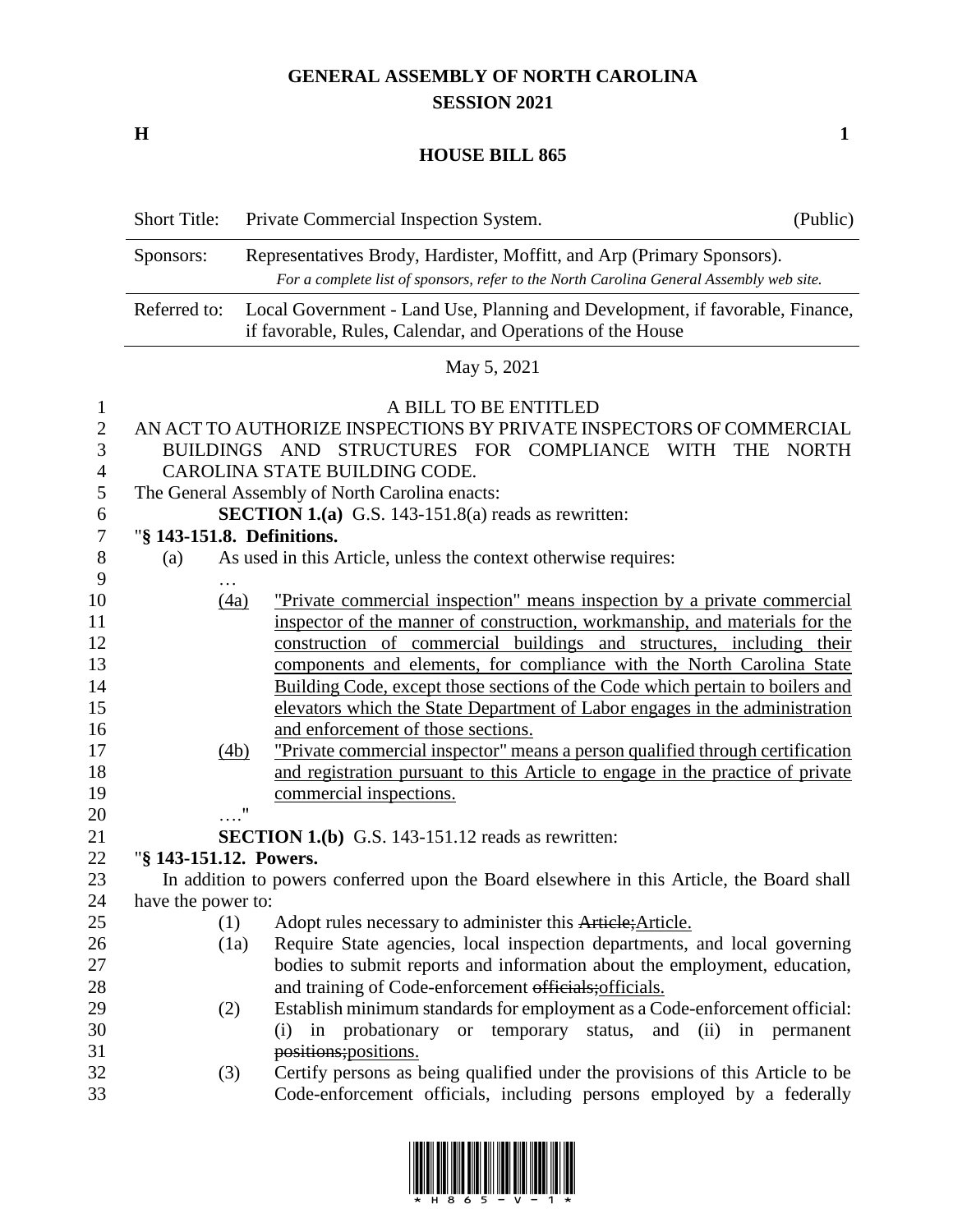|                        | <b>General Assembly Of North Carolina</b>                                                           | <b>Session 2021</b> |
|------------------------|-----------------------------------------------------------------------------------------------------|---------------------|
|                        | recognized Indian Tribe to perform inspections on tribal lands under                                |                     |
|                        | G.S. 153A 350.1; G.S. 160D-1101.                                                                    |                     |
| (3a)                   | Certify and register persons as being qualified under the provisions of this                        |                     |
|                        | Article to be private commercial inspectors for the purposes of conducting                          |                     |
|                        | private commercial inspections.                                                                     |                     |
| (4)                    | Consult and cooperate with counties, municipalities, agencies of this State,                        |                     |
|                        | other governmental agencies, and with universities, colleges, junior colleges,                      |                     |
|                        | community colleges and other institutions concerning the development of                             |                     |
|                        | Code-enforcement or private commercial inspector training schools and                               |                     |
|                        | programs or courses of instruction; instruction.                                                    |                     |
| (5)                    | Establish minimum standards and levels of education or equivalent experience                        |                     |
|                        | for all Code-enforcement or private commercial inspector instructors, teachers                      |                     |
|                        | or professors; professors.                                                                          |                     |
| (5a)                   | Ensure that the minimum standards for and education of private commercial                           |                     |
|                        | inspectors include specific instruction on the duties and responsibilities                          |                     |
|                        | imposed by law on a private commercial inspector.                                                   |                     |
| (6)                    | Conduct and encourage research by public and private agencies which shall                           |                     |
|                        | be designed to improve education and training in the administration of Code                         |                     |
|                        | enforcement; enforcement or private commercial inspection.                                          |                     |
| (7)                    | Adopt and amend bylaws, consistent with law, for its internal management                            |                     |
|                        | and control; appoint such advisory committees as it may deem necessary; and                         |                     |
|                        | enter into contracts and do such other things as may be necessary and                               |                     |
|                        | incidental to the exercise of its authority pursuant to this Article; and, Article.                 |                     |
| (8)                    | Make recommendations concerning any matters within its purview pursuant                             |                     |
|                        | to this Article; [and] Article.                                                                     |                     |
| (9)                    | Establish within the Department of Insurance a marketplace pool of qualified                        |                     |
|                        | Code-enforcement officials available for the following purposes:                                    |                     |
|                        | When requested by the Insurance Commissioner, to assist in the<br>a.                                |                     |
|                        | discharge of the Commissioner's duty under G.S. 143-139 to                                          |                     |
|                        | supervise, administer, and enforce the North Carolina State Building                                |                     |
|                        | Code.                                                                                               |                     |
|                        | When requested by local inspection departments, to assist in Code<br>b.                             |                     |
|                        | enforcement."                                                                                       |                     |
|                        | <b>SECTION 1.(c)</b> G.S. 143-151.14 reads as rewritten:                                            |                     |
| "§ 143-151.14. Comity. |                                                                                                     |                     |
|                        |                                                                                                     |                     |
| $\left( a1\right)$     | The Board may, without requiring an examination, grant a standard private                           |                     |
|                        | commercial inspector certificate as a qualified private commercial inspector for a particular type  |                     |
|                        | of position and level to any person who, at the time of application, is certified as a qualified    |                     |
|                        | Code-enforcement official or, as the equivalent of a private commercial inspector, in good          |                     |
|                        | standing by a similar board of another state, district, or territory where standards are acceptable |                     |
|                        | to the Board and not lower than those required by this Article for a similar type of position and   |                     |
|                        | level in this State. Any Code-enforcement official granted a certificate under this section and     |                     |
|                        | registered under G.S. 143-151.19A may, unless prohibited by the terms of their employment as        |                     |
|                        | a Code-enforcement official, engage in the practice of private commercial inspection throughout     |                     |
| the State.             |                                                                                                     |                     |
| .                      |                                                                                                     |                     |
| (b1)                   | The Board may, without requiring an examination, grant a standard private                           |                     |
|                        | commercial inspector certificate as a qualified private commercial inspector for a particular type  |                     |
|                        | of position and level to any person who, at the time of application, is certified as a qualified    |                     |
|                        | Code-enforcement official or, as the equivalent of a private commercial inspector, in good          |                     |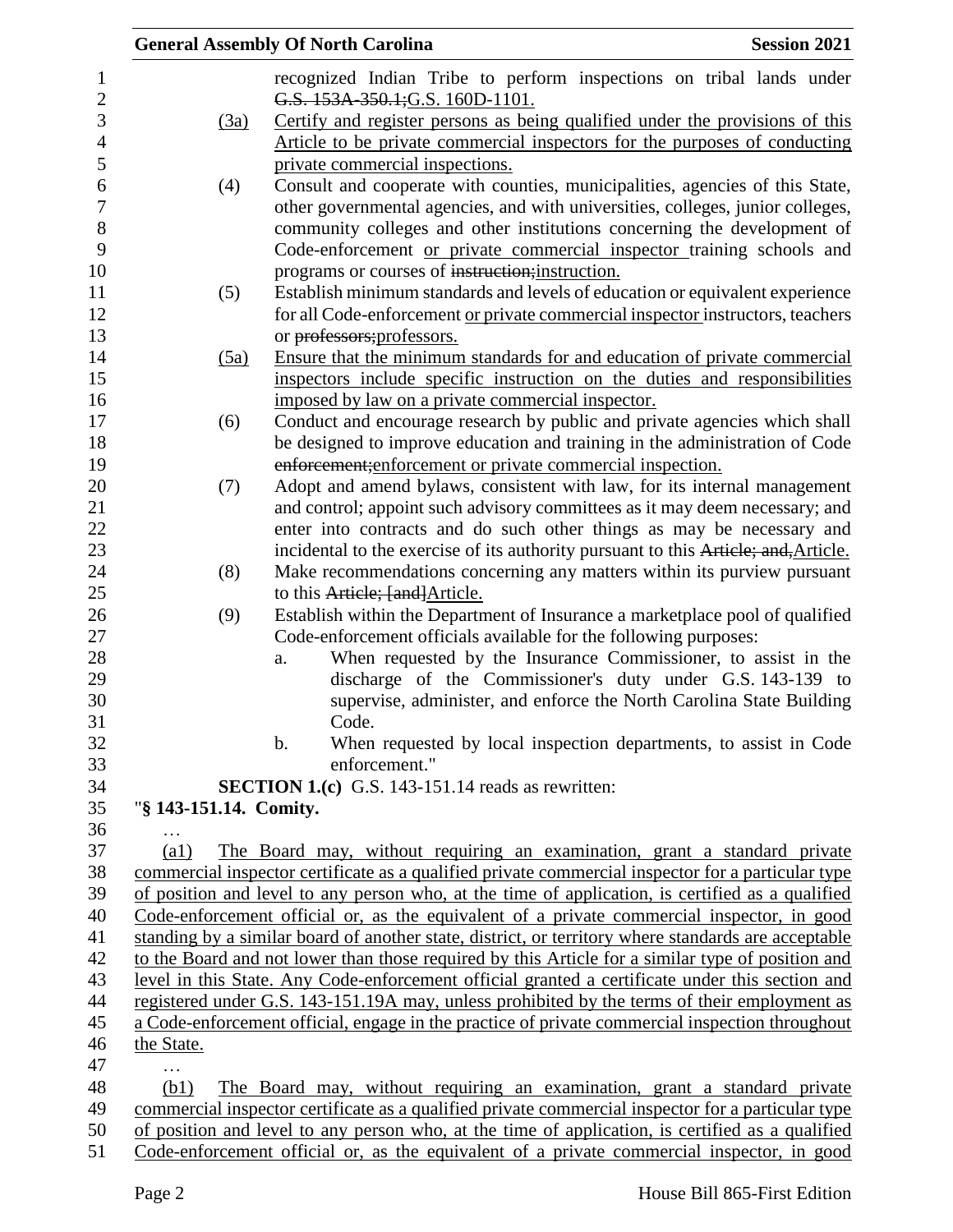**General Assembly Of North Carolina Session 2021**  standing by the International Code Council where standards and examination are acceptable to the Board and not lower than those required by this Article for a type of position and level in this State. 4 (c) The certificates granted under subsections  $(a)$  and  $(b)+(a)$ ,  $(a1)$ ,  $(b)$ , and  $(b1)$  of this section shall expire after three years unless within that time period the holder completes a short course, as prescribed by the Board, relating to the State Building Code regulations and Code-enforcement administration. …." **SECTION 1.(d)** Article 9C of Chapter 143 of the General Statutes is amended by adding a new section to read: "**§ 143-151.14A. Required standards and certificates for private commercial inspectors.** (a) No person shall engage in private commercial inspection under this Article unless that person possesses one of the following types of private commercial inspector certificates, currently valid, issued by the Board attesting to that person's qualifications to engage in private commercial inspection: (i) a standard private commercial inspector certificate or (ii) a limited private commercial inspector certificate provided for in subsection (c) of this section. To obtain a standard private commercial inspector certificate, a person must pass an examination, as prescribed by the Board or by a contracting party under G.S. 143-151.16(d), that is based on the North Carolina State Building Code and administrative procedures required for Code enforcement or private commercial inspection. The Board may issue a standard private commercial inspector certificate of qualification to each person who successfully completes the examination. The private commercial inspector certificate authorizes that person, upon registration as provided in G.S. 143-151.19A, to engage in private commercial inspection and to practice as a qualified private commercial inspector in North Carolina. The private commercial inspector certificate of qualification shall bear the signatures of the chairman and secretary of the Board. (b) The Board shall issue one or more standard private commercial inspector certificates to each private commercial inspector demonstrating the qualifications set forth in subsection (c) of this section. Standard private commercial inspector certificates are available for each of the following types of qualified private commercial inspectors: (1) Building inspector. (2) Electrical inspector. (3) Mechanical inspector. (4) Plumbing inspector. (5) Fire inspector. (c) The holder of a standard private commercial inspector certificate may only conduct private commercial inspections within the inspection area and level described upon the certificate issued by the Board; however, for any area in which the private commercial inspector is not certified, that private commercial inspector may contract with a private commercial inspector who is certified in that area to conduct the necessary inspection. A private commercial inspector may qualify and hold one or more private commercial inspector certificates. These private commercial inspector certificates may be for different levels in different types of positions as defined in this section and in rules adopted by the Board. (d) A private commercial inspector holding a certificate indicating a specified level of proficiency in a particular type of position may conduct a private commercial inspection calling for that type of qualification anywhere in the State. With respect to all types of private commercial inspectors, those with Level I, Level II, or Level III certificates shall be qualified to inspect and approve only those types and sizes of commercial buildings and structures as specified in rules adopted by the Board. (e) A private commercial inspector holding a limited private commercial inspector certificate may conduct a private commercial inspection requiring a higher level private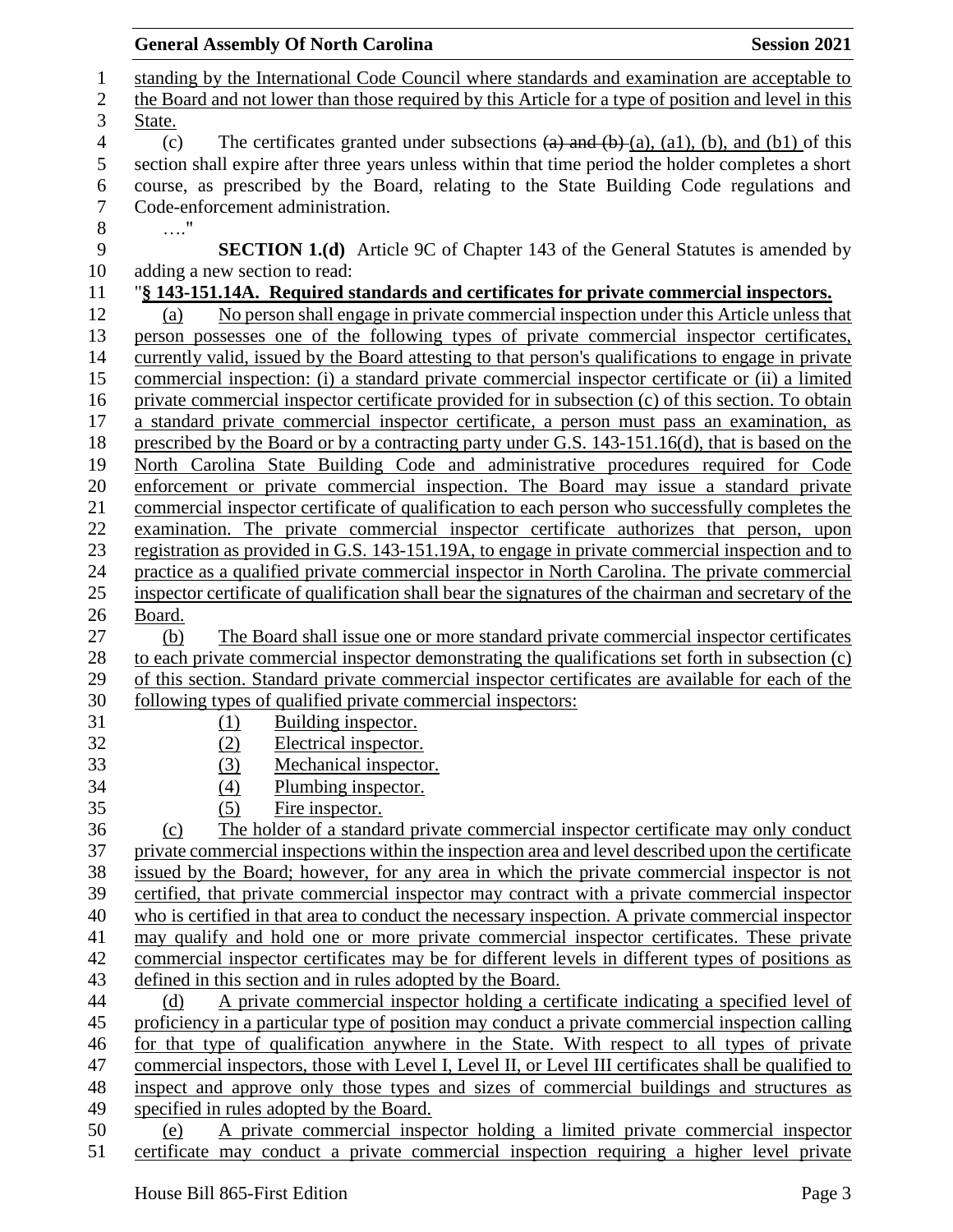|                |                               | <b>General Assembly Of North Carolina</b>                                                              | <b>Session 2021</b> |
|----------------|-------------------------------|--------------------------------------------------------------------------------------------------------|---------------------|
| 1              |                               | commercial inspector certificate only upon issuance by the Board of a standard private                 |                     |
| $\overline{2}$ |                               | commercial inspector certificate appropriate for that higher level private commercial inspection.      |                     |
| 3              | (f)                           | Notwithstanding subsection (a) of this section, the Board shall, without requiring an                  |                     |
| $\overline{4}$ |                               | examination, issue a standard private commercial inspector certificate to all of the following:        |                     |
| 5              | (1)                           | Any person who is currently certified as a Code-enforcement official under                             |                     |
| 6              |                               | this Article.                                                                                          |                     |
| $\overline{7}$ | (2)                           | An architect licensed under Chapter 83A of the General Statutes.                                       |                     |
| 8              | (3)                           | An engineer licensed under Chapter 89C of the General Statutes.                                        |                     |
| 9              | (g)                           | The private commercial inspector certificate issued to an architect or engineer under                  |                     |
| 10             |                               | subsection (f) of this section shall be without regard to levels and shall authorize that architect or |                     |
| 11             |                               | engineer to conduct any commercial inspection except a final fire inspection."                         |                     |
| 12             |                               | <b>SECTION 1.(e)</b> Article 9C of Chapter 143 of the General Statutes is amended by                   |                     |
| 13             | adding a new section to read: |                                                                                                        |                     |
| 14             |                               | "§ 143-151.14B. Professional development program for private commercial inspectors.                    |                     |
| 15             | (a)                           | The Board may establish professional development requirements for private                              |                     |
| 16             |                               | commercial inspectors as a condition of the renewal or reactivation of their certificates. The         |                     |
| 17             |                               | purposes of these professional development requirements are to assist private commercial               |                     |
| 18             |                               | inspectors in maintaining professional competence in their inspections and to assure the health,       |                     |
| 19             |                               | safety, and welfare of the citizens of North Carolina. A private commercial inspector subject to       |                     |
| 20             |                               | this section shall present evidence to the Board at each certificate renewal after initial             |                     |
| 21             |                               | certification, that during the 12 months before the certificate expiration date, the private           |                     |
| 22             |                               | commercial inspector has completed the required number of credit hours in courses approved by          |                     |
| 23             |                               | the Board. Annual continuing education hour requirements shall be determined by the Board but          |                     |
| 24             |                               | shall not be more than six credit hours. For licensed architects and engineers issued a standard       |                     |
| 25             |                               | private commercial inspector certificate under G.S. 143-151.14A, the Board shall develop a             |                     |
| 26             |                               | continuing education program providing that two of the required six hours of annual continuing         |                     |
| 27             |                               | education be in subjects specific to each of those individual professions.                             |                     |
| 28             | (b)                           | The Board may require an individual who earns a certificate under programs                             |                     |
| 29             |                               | established in G.S. 143-151.14A to complete professional development courses, not to exceed            |                     |
| 30             |                               | six hours in each technical area of certification, within one year after that individual is first      |                     |
| 31             |                               | employed as a private commercial inspector or engages in private commercial inspection.                |                     |
| 32             | (c)                           | As a condition of reactivating a standard or limited certificate, the Board may require                |                     |
| 33             |                               | the completion of professional development courses within one year after reemployment as a             |                     |
| 34             |                               | private commercial inspector as follows:                                                               |                     |
| 35             | (1)                           | An individual who has been on inactive status for more than two years and                              |                     |
| 36             |                               | who has not been continuously employed by a city or county inspection                                  |                     |
| 37             |                               | department, private commercial inspector, or engaged in the business of                                |                     |
| 38             |                               | private commercial inspections, during the period of inactive status shall                             |                     |
| 39             |                               | complete professional development courses not to exceed six hours for each                             |                     |
| 40             |                               | technical area in which the individual is certified.                                                   |                     |
| 41             | (2)                           | An individual who has been on inactive status for more than two years and                              |                     |
| 42             |                               | who has been continuously employed by a city or county inspection                                      |                     |
| 43             |                               | department, private commercial inspector, or engaged in the business of                                |                     |
| 44             |                               | private commercial inspections, during the period of inactive status shall                             |                     |
| 45             |                               | complete professional development courses not to exceed three hours for each                           |                     |
| 46             |                               | technical area in which the individual is certified.                                                   |                     |
| 47             | (3)                           | An individual who has been on inactive status for two years or less shall                              |                     |
| 48             |                               | complete professional development courses not to exceed two hours for each                             |                     |
| 49             |                               | technical area in which the individual is certified.                                                   |                     |
| 50             | (d)                           | The Board may, for good cause shown, grant extensions of time to private commercial                    |                     |
| 51             |                               | inspectors to comply with these requirements. A private commercial inspector who, after                |                     |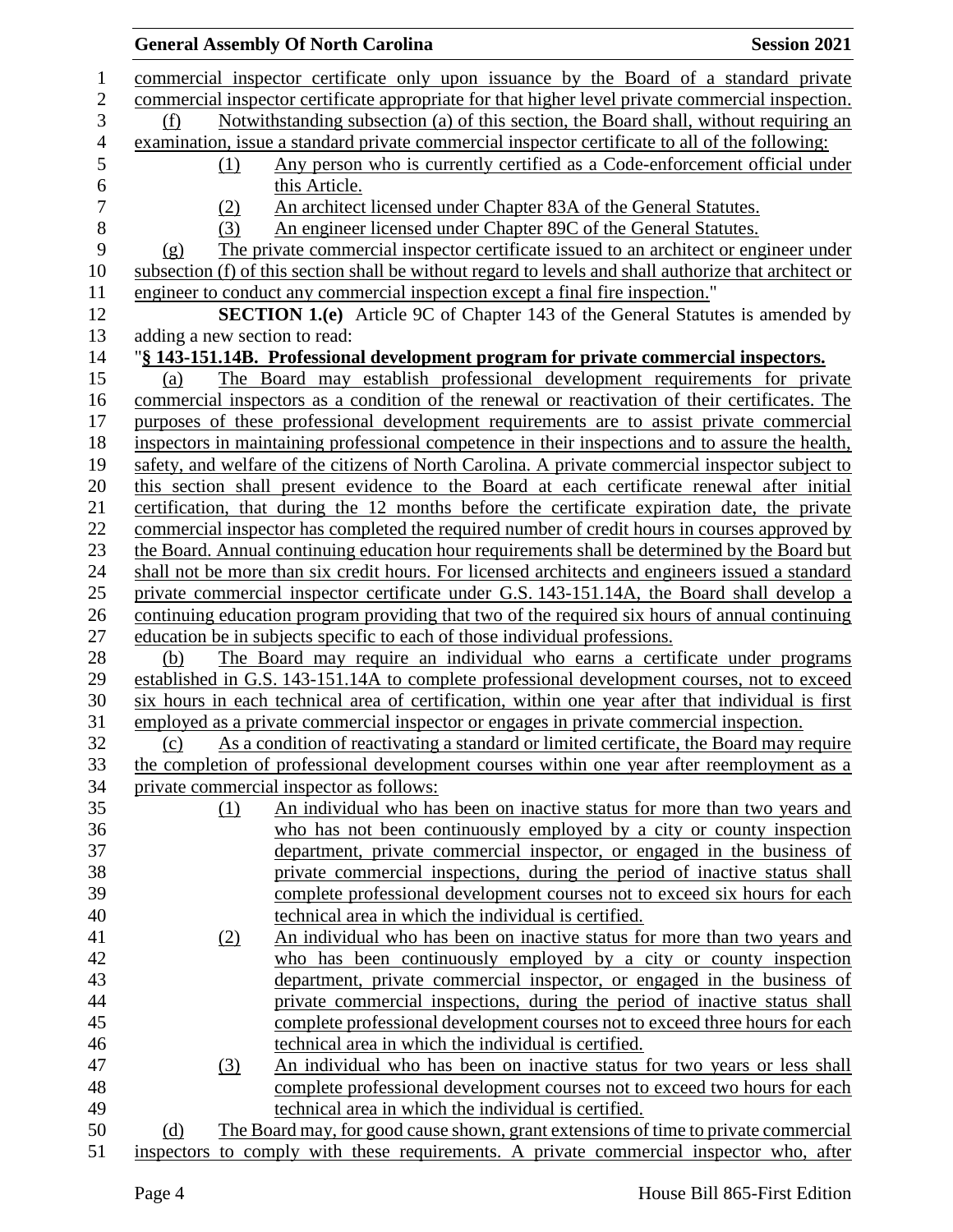|     |     | <b>General Assembly Of North Carolina</b>                                                                | <b>Session 2021</b> |
|-----|-----|----------------------------------------------------------------------------------------------------------|---------------------|
|     |     | obtaining an extension under this subsection, offers evidence satisfactory to the Board that the         |                     |
|     |     | private commercial inspector has satisfactorily completed the required professional development          |                     |
|     |     | courses is in compliance with this section.                                                              |                     |
| (e) |     | The Board may adopt rules to implement this section, including rules that govern:                        |                     |
|     | (1) | The content and subject matter of professional development courses.                                      |                     |
|     | (2) | The criteria, standards, and procedures for the approval of courses, course                              |                     |
|     |     | sponsors, and course instructors.                                                                        |                     |
|     | (3) | The methods of instruction.                                                                              |                     |
|     | (4) | The computation of course credit.                                                                        |                     |
|     | (5) | The ability to carry forward course credit from one year to another.                                     |                     |
|     | (6) | The waiver of or variance from the professional development required for                                 |                     |
|     |     | hardship or other reasons.                                                                               |                     |
|     | (7) | The procedures for compliance and sanctions for noncompliance."                                          |                     |
|     |     | <b>SECTION 1.(f)</b> G.S. 143-151.15 reads as rewritten:                                                 |                     |
|     |     | "§ 143-151.15. Return of certificate to Board; reissuance by Board.                                      |                     |
| (a) |     | A certificate issued by the Board under this Article is valid as long as the person                      |                     |
|     |     | certified is employed by any of the following:                                                           |                     |
|     | (1) | Employed by the State of North Carolina or any political subdivision thereof                             |                     |
|     |     | as a Code-enforcement official, or is employed official.                                                 |                     |
|     | (2) | Employed by a federally recognized Indian Tribe to perform inspections on                                |                     |
|     |     | tribal lands under G.S. 153A-350.1-G.S. 160D-1101 as a Code-enforcement                                  |                     |
|     |     | official.                                                                                                |                     |
|     | (3) | Employed by a private commercial inspector.                                                              |                     |
|     | (4) | Is self-employed as a private commercial inspector.                                                      |                     |
| (b) |     | When the person certified leaves that employment described under subsection (a) of                       |                     |
|     |     | this section for any reason, he that person shall return the certificate to the Board. If the person     |                     |
|     |     | subsequently obtains employment as a Code-enforcement official in any governmental                       |                     |
|     |     | jurisdiction described above, described under subsection (a) of this section, the Board may              |                     |
|     |     | reissue the certificate to him. that person.                                                             |                     |
| (c) |     | The provisions of G.S. 143-151.16(b) relating to renewal fees and late renewals shall                    |                     |
|     |     | apply, if appropriate. The provisions of G.S. 143-151.16(c) shall not apply. This section does not       |                     |
|     |     | affect the Board's powers under G.S. 143-151.17."                                                        |                     |
|     |     | <b>SECTION 1.(g)</b> G.S. 143-151.16 reads as rewritten:                                                 |                     |
|     |     | "§ 143-151.16. Certification fees; renewal of certificates; examination fees.                            |                     |
| (a) |     | The Board shall establish a schedule of fees to be paid by each applicant for                            |                     |
|     |     | certification as a qualified Code-enforcement official. official or as a private commercial              |                     |
|     |     | inspector. Such fee shall not exceed twenty dollars (\$20.00) for each applicant.                        |                     |
| (b) |     | A certificate, other than a probationary certificate, as a qualified Code-enforcement                    |                     |
|     |     | official <u>or as a private commercial inspector</u> , issued pursuant to the provisions of this Article |                     |
|     |     | must be renewed annually on or before the first day of July. Each application for renewal must           |                     |
|     |     | be accompanied by a renewal fee to be determined by the Board, but not to exceed ten dollars             |                     |
|     |     | (\$10.00). The Board is authorized to charge an extra four dollar (\$4.00) late renewal fee for          |                     |
|     |     | renewals made after the first day of July each year.                                                     |                     |
| (c) |     | Any person who fails to renew his their certificate for a period of two consecutive                      |                     |
|     |     | years may be required by the Board to take and pass the same examination as unlicensed                   |                     |
|     |     | applicants before allowing such person to renew his their certificate.                                   |                     |
| (d) |     | The Board may contract with persons for the development and administration of the                        |                     |
|     |     | examinations required by G.S. $143-151.13(a)$ , G.S. $143-151.13(a)$ and G.S. $143-151.14A(a)$ for       |                     |
|     |     | course development related to the examinations, for review of a particular applicant's                   |                     |
|     |     | examination, and for other related services. The person with whom the Board contracts may                |                     |
|     |     | charge applicants a reasonable fee for the costs associated with the development and                     |                     |
|     |     |                                                                                                          |                     |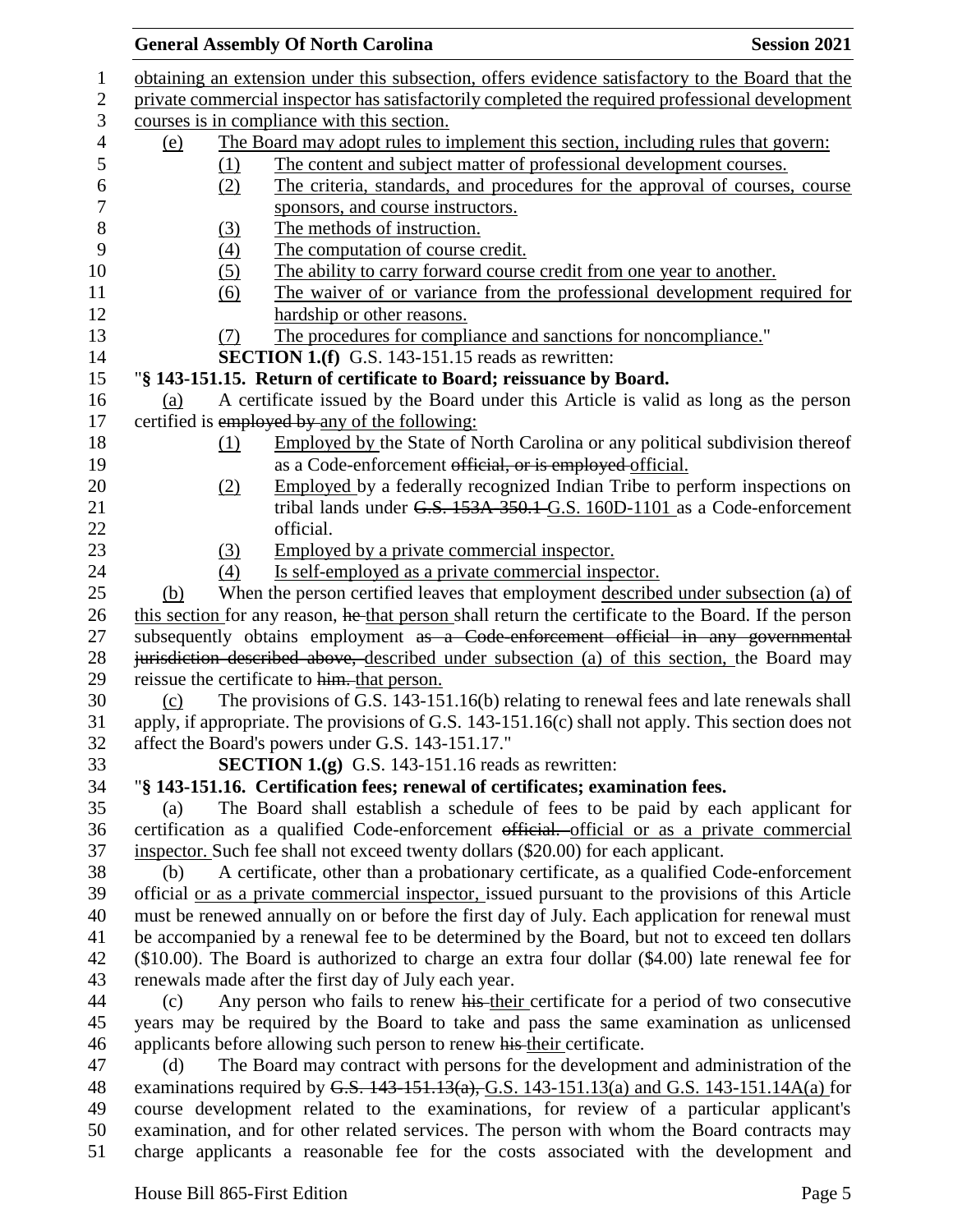## **General Assembly Of North Carolina Session 2021**

 administration of the examinations, for course development related to the examinations, for review of the applicant's examinations, and for other related services. The fee shall be agreed to by the Board and the other contracting party. The amount of the fee under this subsection shall not exceed one hundred seventy-five dollars (\$175.00). Contracts for the development and administration of the examinations, for course development related to the examinations, and for review of examinations shall not be subject to Article 3, 3C, or 8 of Chapter 143 of the General Statutes or to Article 15 of Chapter 143B of the General Statutes. However, the Board shall: (i) submit all proposed contracts for supplies, materials, printing, equipment, and contractual services that exceed one million dollars (\$1,000,000) authorized by this subsection to the Attorney General or the Attorney General's designee for review as provided in G.S. 114-8.3; and (ii) include in all proposed contracts to be awarded by the Board under this subsection a standard clause which provides that the State Auditor and internal auditors of the Board may audit the records of the contractor during and after the term of the contract to verify accounts and data affecting fees and performance. The Board shall not award a cost plus percentage of cost agreement or contract for any purpose."

**SECTION 1.(h)** G.S. 143-151.17 reads as rewritten:

 "**§ 143-151.17. Grounds for disciplinary actions; investigation; administrative procedures.** …

 (a1) A private commercial inspector shall not inspect any property under this Article in which the inspector, or a person with whom the inspector has a close familial, business, or other associational relationship, has an ownership or direct financial interest. For purposes of this section, a "close familial relationship" means a spouse, parent, child, brother, sister, grandparent, or grandchild. The term includes the step, half, and in-law relationships.

24 (b) The Board may investigate the actions of any qualified Code-enforcement official official, private commercial inspector, or any applicant therefor, upon the verified complaint in writing of any person alleging a violation of subsection (a) of this section. The Board may suspend, revoke, or demote to a lower level any certificate of any qualified Code-enforcement official or private commercial inspector and refuse to grant a certificate to any applicant, whom it finds to have been guilty of one or more of the actions set out in subsection (a) as grounds for disciplinary action.

…

 (e) The provisions of this section shall apply to Code-enforcement officials officials, private commercial inspectors, and applicants who are employed or seek to be employed by a federally recognized Indian Tribe to perform inspections on tribal lands under G.S. 153A-350.1.G.S. 160D-1101."

#### **SECTION 1.(i)** G.S. 143-151.18 reads as rewritten: "**§ 143-151.18. Violations; penalty; injunction.**

 On and after July 1, 1979, it shall be unlawful for any person to represent himself themselves as a qualified Code-enforcement official or private commercial inspector who does not hold a currently valid certificate of qualification issued by the Board. Further, it shall be unlawful for any person to practice Code enforcement or conduct private commercial inspections except as allowed by any currently valid certificate issued to that person by the Board. Any person violating any of the provisions of this Article shall be guilty of a Class 1 misdemeanor. The Board is authorized to apply to any judge of the superior court for an injunction in order to prevent any violation or threatened violation of the provisions of this Article."

- **SECTION 1.(j)** G.S. 143-151.19 reads as rewritten:
- "**§ 143-151.19. Administration.**
- …

 (c) The Board shall keep current a record of the names and addresses of all qualified Code-enforcement officials and private commercial inspectors and any additional personal data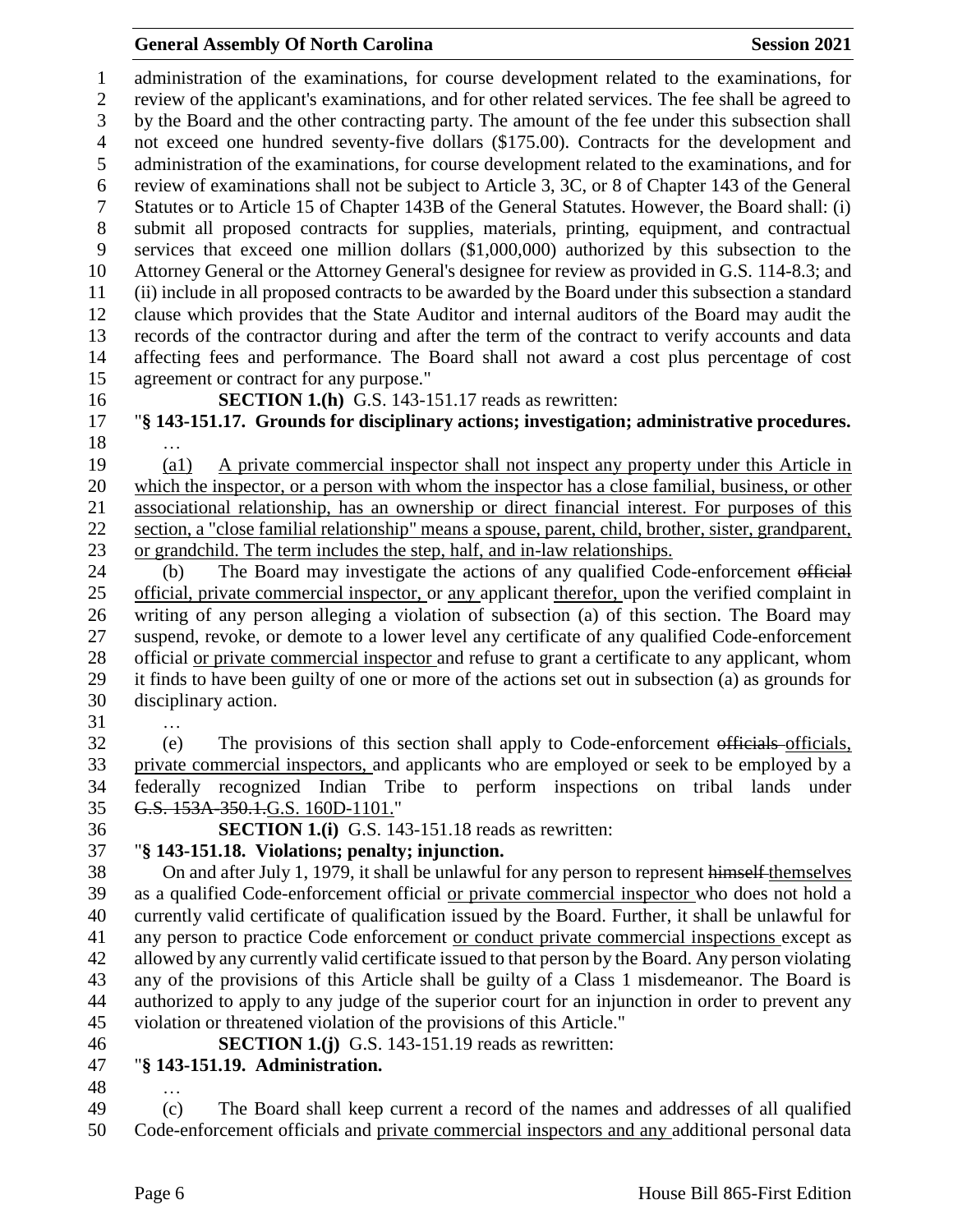|                | <b>General Assembly Of North Carolina</b><br><b>Session 2021</b>                                                                                                                    |
|----------------|-------------------------------------------------------------------------------------------------------------------------------------------------------------------------------------|
| $\mathbf{1}$   | as the Board deems necessary. The Board annually shall publish a list of all currently certified                                                                                    |
| $\mathbf{2}$   | Code-enforcement officials. officials and private commercial inspectors.                                                                                                            |
| 3              |                                                                                                                                                                                     |
| $\overline{4}$ | (e)<br>The Board shall issue a duplicate certificate to practice as a qualified                                                                                                     |
| 5              | Code-enforcement official <u>or private commercial inspector</u> in place of one which has been lost,                                                                               |
| 6              | destroyed, or mutilated upon proper application and payment of a fee to be determined by the                                                                                        |
| 7              | Board."                                                                                                                                                                             |
| 8              | <b>SECTION 1.(k)</b> Article 9C of Chapter 143 of the General Statutes is amended by                                                                                                |
| 9              | adding a new section to read:                                                                                                                                                       |
| 10             | "§ 143-151.19A. Registration of private commercial inspectors; inspection procedure plan;                                                                                           |
| 11             | qualified private commercial inspector designation.                                                                                                                                 |
| 12             | No person shall engage in private commercial inspection unless that person is first<br>(a)                                                                                          |
| 13             | registered with the Board. To be registered, a person must submit an application for registration                                                                                   |
| 14             | on a form provided by the Board that includes:                                                                                                                                      |
| 15             | Proof of certification pursuant to this Article.<br>(1)                                                                                                                             |
| 16             | An inspection procedure plan that includes all of the following:<br>(2)                                                                                                             |
| 17             | A statement as to whether the person intends to conduct private<br>$\underline{a}$ .                                                                                                |
| 18             | commercial inspections in all of the areas in which the person holds a                                                                                                              |
| 19             | certificate issued under G.S. 143-151.14A.                                                                                                                                          |
| 20             | For any areas in which the person is not certified under<br><u>b.</u>                                                                                                               |
| 21             | G.S. 143-151.14A, a statement as to how that person intends to fulfill                                                                                                              |
| 22             | contractual obligations to conduct private commercial inspections in                                                                                                                |
| 23             | those areas for which the person is not certified.                                                                                                                                  |
| 24             | A statement as to the person's experience level in each of the areas in<br>$\underline{c}$ .                                                                                        |
| 25             | which that person holds a certificate issued under G.S. 143-151.14A.                                                                                                                |
| 26<br>27       | Any other information required by the Board.<br>(3)<br>The Board shall review the inspection procedure plan required by subsection (a) of                                           |
| 28             | (b)<br>this section and shall register and assign the person a registration number if it determines the plan                                                                        |
| 29             | is adequate and the person otherwise meets the requirements of this Article. If the Board denies                                                                                    |
| 30             | an application for registration or the application is deficient, the Board shall notify the applicant                                                                               |
| 31             | in writing with an explanation for the denial and give the applicant a reasonable opportunity to                                                                                    |
| 32             | correct any deficiencies and resubmit the application. If the Board denies the resubmitted                                                                                          |
| 33             | application, the applicant shall be notified in writing and may seek review as provided in                                                                                          |
| 34             | G.S. $143-151.17(d)$ .                                                                                                                                                              |
| 35             | The Board shall keep current a record of the names and addresses of all registered<br>(c)                                                                                           |
| 36             | private commercial inspectors and maintain this record on the Department of Insurance's website.                                                                                    |
| 37             | The Board may combine the records maintained and published under this subsection with those                                                                                         |
| 38             | required in G.S. 143-151.19. The Board may request updates from registered private commercial                                                                                       |
| 39             | inspectors registered under this section.                                                                                                                                           |
| 40             | A private commercial inspector may submit an amended registration or inspection<br>(d)                                                                                              |
| 41             | procedure plan to the Board at any time.                                                                                                                                            |
| 42             | The Board shall establish a schedule of fees to be paid by each applicant for<br>(e)                                                                                                |
| 43             | registration under this section. Such fee shall not exceed twenty dollars (\$20.00) for each                                                                                        |
| 44             | applicant."                                                                                                                                                                         |
| 45             | <b>SECTION 2.(a)</b> G.S. 160D-402(d) reads as rewritten:                                                                                                                           |
| 46             | Financial Support. – The local government may appropriate for the support of the<br>" $(d)$                                                                                         |
| 47             | staff any funds that it deems necessary. It shall have power to fix reasonable fees for support,                                                                                    |
| 48             | administration, and implementation of programs authorized by this Chapter, and all such fees                                                                                        |
| 49<br>50       | shall be used for no other purposes. When an inspection, for which the permit holder has paid a                                                                                     |
| 51             | fee to the local government, is performed by a private commercial inspector, or by a marketplace<br>pool Code-enforcement official upon request of the Insurance Commissioner under |
|                |                                                                                                                                                                                     |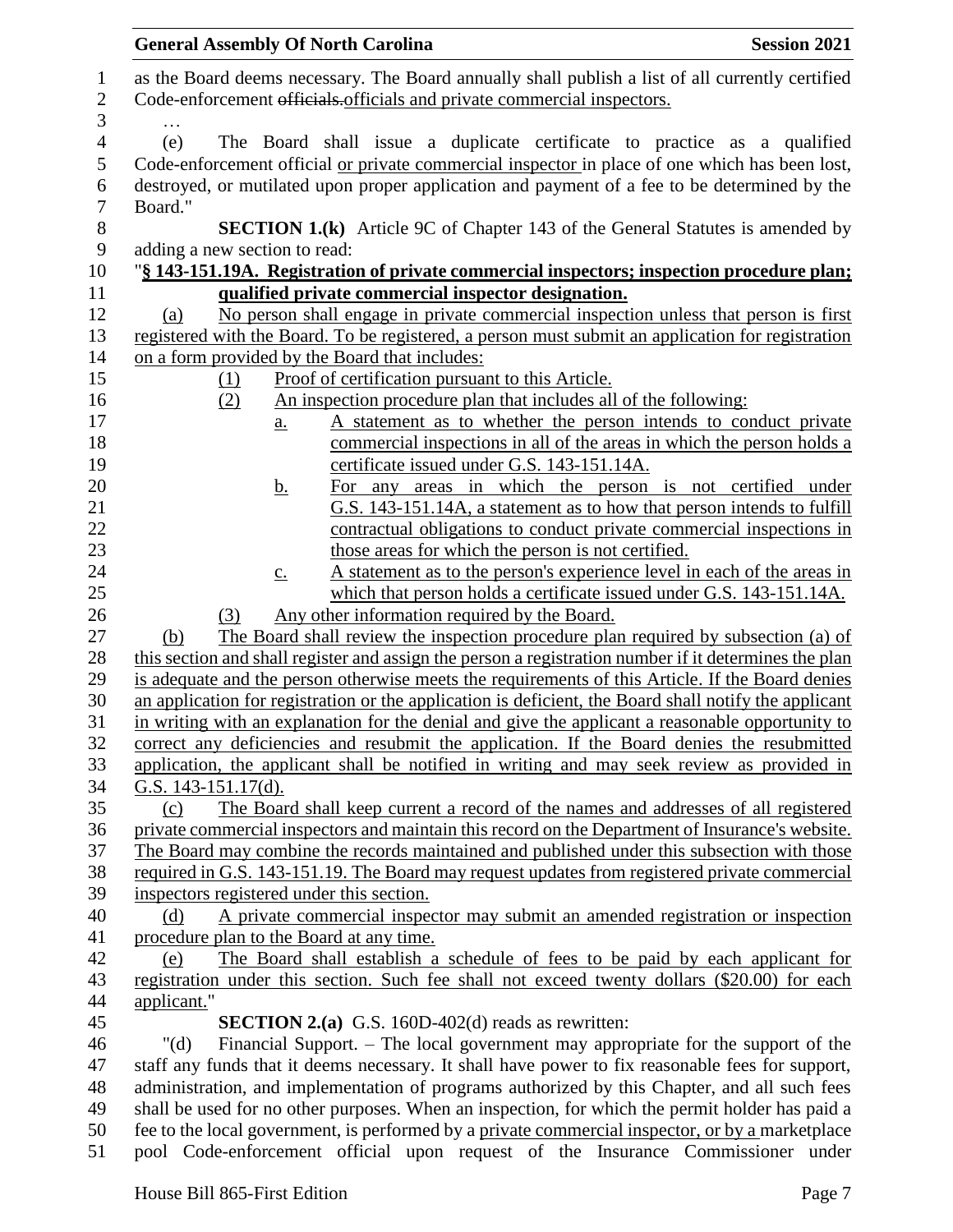|                                 | <b>General Assembly Of North Carolina</b><br><b>Session 2021</b>                                                                                                                                                                                                                              |                                                                                                     |  |  |  |  |
|---------------------------------|-----------------------------------------------------------------------------------------------------------------------------------------------------------------------------------------------------------------------------------------------------------------------------------------------|-----------------------------------------------------------------------------------------------------|--|--|--|--|
| $\mathbf{1}$<br>$\sqrt{2}$<br>3 | G.S. 143-151.12(9)a., the local government shall promptly return to the permit holder the fee<br>collected by the local government for such-that inspection. This subsection applies to the<br>following types of inspection: plumbing, electrical systems, general building restrictions and |                                                                                                     |  |  |  |  |
| $\overline{4}$                  | regulations, heating and air-conditioning, and the general construction of buildings."                                                                                                                                                                                                        |                                                                                                     |  |  |  |  |
| 5                               | <b>SECTION 2.(b)</b> G.S. 160D-403 reads as rewritten:                                                                                                                                                                                                                                        |                                                                                                     |  |  |  |  |
| 6                               | "§ 160D-403. Administrative development approvals and determinations.                                                                                                                                                                                                                         |                                                                                                     |  |  |  |  |
| 7                               |                                                                                                                                                                                                                                                                                               |                                                                                                     |  |  |  |  |
| $8\,$<br>9                      | Inspections. – Administrative staff may inspect work undertaken pursuant to a<br>(e)<br>development approval to assure that the work is being done in accordance with applicable State                                                                                                        |                                                                                                     |  |  |  |  |
| 10                              | and local laws and of the terms of the approval. In exercising this power, staff are authorized to                                                                                                                                                                                            |                                                                                                     |  |  |  |  |
| 11                              | enter any premises within the jurisdiction of the local government at all reasonable hours for the                                                                                                                                                                                            |                                                                                                     |  |  |  |  |
| 12                              | purposes of inspection or other enforcement action, upon presentation of proper credentials;                                                                                                                                                                                                  |                                                                                                     |  |  |  |  |
| 13                              | provided, however, that the appropriate consent has been given for inspection of areas not open                                                                                                                                                                                               |                                                                                                     |  |  |  |  |
| 14                              | to the public or that an appropriate inspection warrant has been secured. This subsection shall not                                                                                                                                                                                           |                                                                                                     |  |  |  |  |
| 15                              | apply to work for which a holder has elected to utilize private commercial inspections for                                                                                                                                                                                                    |                                                                                                     |  |  |  |  |
| 16                              | inspection of commercial buildings and structures for compliance with the North Carolina State                                                                                                                                                                                                |                                                                                                     |  |  |  |  |
| 17                              | Building Code pursuant to Article 11 of this Chapter.                                                                                                                                                                                                                                         |                                                                                                     |  |  |  |  |
| 18                              |                                                                                                                                                                                                                                                                                               |                                                                                                     |  |  |  |  |
| 19                              | Certificate of Occupancy. $- A$ local government may, upon completion of work or<br>(g)                                                                                                                                                                                                       |                                                                                                     |  |  |  |  |
| 20                              | activity undertaken pursuant to a development approval, make final inspections and issue a                                                                                                                                                                                                    |                                                                                                     |  |  |  |  |
| 21                              | certificate of compliance or occupancy if staff finds that the completed work complies with all                                                                                                                                                                                               |                                                                                                     |  |  |  |  |
| 22                              | applicable State and local laws and with the terms of the approval. Except as provided in                                                                                                                                                                                                     |                                                                                                     |  |  |  |  |
| 23                              | G.S. 160D-1105.2, a local government shall not conduct final inspections of work or activity on                                                                                                                                                                                               |                                                                                                     |  |  |  |  |
| 24                              | commercial buildings or structures for projects under G.S. 160D-1105.1. No building, structure,                                                                                                                                                                                               |                                                                                                     |  |  |  |  |
| 25                              |                                                                                                                                                                                                                                                                                               | or use of land that is subject to a building permit required by Article 11 of this Chapter shall be |  |  |  |  |
| 26                              | occupied or used until a certificate of occupancy or temporary certificate pursuant to                                                                                                                                                                                                        |                                                                                                     |  |  |  |  |
| 27                              | G.S. 160D-1114-G.S. 160D-1116 has been issued.                                                                                                                                                                                                                                                |                                                                                                     |  |  |  |  |
| 28                              | $\ldots$ "                                                                                                                                                                                                                                                                                    |                                                                                                     |  |  |  |  |
| 29                              | <b>SECTION 3.(a)</b> G.S. 160D-1101 reads as rewritten:                                                                                                                                                                                                                                       |                                                                                                     |  |  |  |  |
| 30                              | "§ 160D-1101. Definitions.                                                                                                                                                                                                                                                                    |                                                                                                     |  |  |  |  |
| 31                              | As used in this Article, the following terms shall have their ordinary meaning and shall also                                                                                                                                                                                                 |                                                                                                     |  |  |  |  |
| 32                              | be read to include the following:                                                                                                                                                                                                                                                             |                                                                                                     |  |  |  |  |
| 33                              |                                                                                                                                                                                                                                                                                               |                                                                                                     |  |  |  |  |
| 34                              | Private commercial inspection. - Shall have the same meaning as in<br>(3a)                                                                                                                                                                                                                    |                                                                                                     |  |  |  |  |
| 35                              | G.S. $143-151.8(a)(4a)$ .                                                                                                                                                                                                                                                                     |                                                                                                     |  |  |  |  |
| 36                              | Private commercial inspector. $-$ Shall have the same meaning as in<br>(3b)                                                                                                                                                                                                                   |                                                                                                     |  |  |  |  |
| 37                              | G.S. 143-151.8(a)(4b).                                                                                                                                                                                                                                                                        |                                                                                                     |  |  |  |  |
| 38                              | $\ldots$ "                                                                                                                                                                                                                                                                                    |                                                                                                     |  |  |  |  |
| 39                              | <b>SECTION 3.(b)</b> G.S. 160D-1102 reads as rewritten:                                                                                                                                                                                                                                       |                                                                                                     |  |  |  |  |
| 40                              | "§ 160D-1102. Building code administration.                                                                                                                                                                                                                                                   |                                                                                                     |  |  |  |  |
| 41                              | A local government may create an inspection department and may appoint inspectors<br>(a)                                                                                                                                                                                                      |                                                                                                     |  |  |  |  |
| 42<br>43                        | who may be given appropriate titles, such as building inspector, electrical inspector, plumbing                                                                                                                                                                                               |                                                                                                     |  |  |  |  |
| 44                              | inspector, housing inspector, zoning inspector, heating and air-conditioning inspector, fire<br>prevention inspector, or deputy or assistant inspector, or such other titles as may be generally                                                                                              |                                                                                                     |  |  |  |  |
| 45                              | descriptive of the duties assigned. Every local government shall perform the duties and                                                                                                                                                                                                       |                                                                                                     |  |  |  |  |
| 46                              | responsibilities set forth in G.S. 160D-1105-G.S. 160D-1104 either by (i) creating its own                                                                                                                                                                                                    |                                                                                                     |  |  |  |  |
| 47                              | inspection department, (ii) creating a joint inspection department in cooperation with one or more                                                                                                                                                                                            |                                                                                                     |  |  |  |  |
| 48                              | other units of local government, pursuant to G.S. 160D-1105 or Part 1 of Article 20 of Chapter                                                                                                                                                                                                |                                                                                                     |  |  |  |  |
| 49                              | 160A of the General Statutes, (iii) contracting with another unit of local government for the                                                                                                                                                                                                 |                                                                                                     |  |  |  |  |

provision of inspection services pursuant to Part 1 of Article 20 of Chapter 160A of the General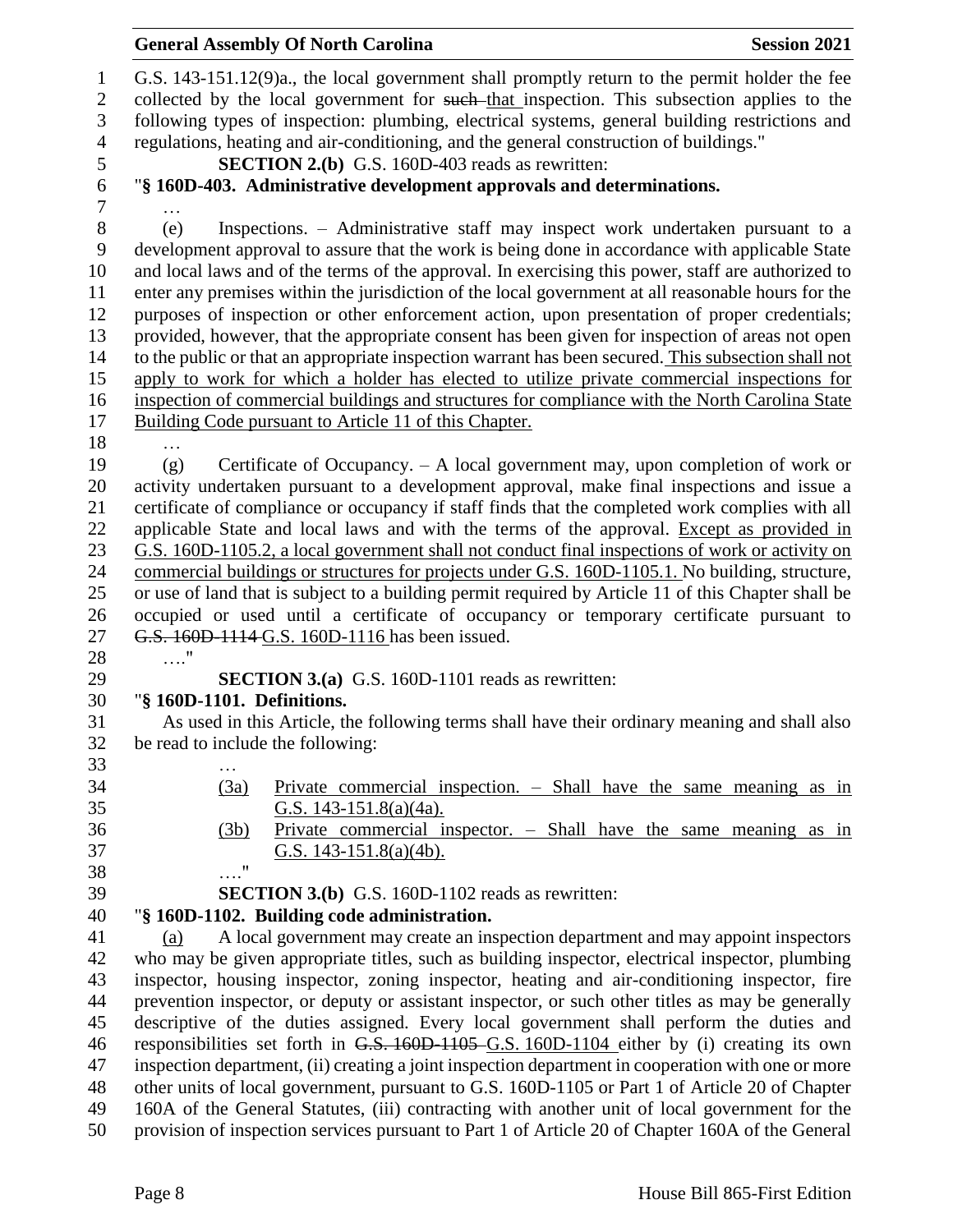Statutes, or (iv) arranging for the county in which a city is located to perform inspection services within the city's jurisdiction as authorized by G.S. 160D-1105 and G.S. 160D-202. (b) In the event that any local government fails to provide inspection services or ceases to provide such services, the Commissioner of Insurance shall arrange for the provision of such services, either through personnel employed by the department or through an arrangement with other units of government. In either event, the Commissioner shall have and may exercise within the local government's planning and development regulation jurisdiction all powers made available to the governing board with respect to building inspection under this Article and Part 1 of Article 20 of Chapter 160A of the General Statutes. Whenever the Commissioner has intervened in this manner, the local government may assume provision of inspection services only after giving the Commissioner two years' written notice of its intention to do so; provided, however, that the Commissioner may waive this requirement or permit assumption at an earlier date upon finding that such earlier assumption will not unduly interfere with arrangements made for the provision of those services. (c) No local government shall adopt or enforce any ordinance prohibiting private commercial inspections by private commercial inspectors nor shall the Commissioner of 17 Insurance prohibit private commercial inspections by private commercial inspectors when the Department of Insurance has intervened pursuant to subsection (b) of this section." **SECTION 3.(c)** Article 11 of Chapter 160D of the General Statutes is amended by adding a new section to read: "**§ 160D-1103.1. Qualifications of private commercial inspectors.** No private commercial inspections shall be conducted except by private commercial inspectors qualified under Article 9C of Chapter 143 of the General Statutes." **SECTION 3.(d)** G.S. 160D-1104(b) reads as rewritten: "**§ 160D-1104. Duties and responsibilities.** … (b) The duties and responsibilities set forth in subsection (a) of this section include the receipt of applications for permits and the issuance or denial of permits, the making of any 29 necessary inspections in a timely manner, manner except those inspections made by a private 30 commercial inspector, the issuance or denial of certificates of compliance, compliance other than those certificates of compliance with the State Building Code issued or denied by a private commercial inspector, the issuance of orders to correct violations, the bringing of judicial actions against actual or threatened violations, the keeping of adequate records, and any other actions that may be required in order adequately to enforce those laws. The governing board has the authority to enact reasonable and appropriate provisions governing the enforcement of those laws." **SECTION 3.(e)** G.S. 160D-1105 reads as rewritten: "**§ 160D-1105. Other arrangements for inspections.** (a) A local government may contract with an individual who is not a local government employee but who holds one of the applicable certificates as provided in G.S. 160D-1103 or with the employer of an individual who holds one of the applicable certificates as provided in G.S. 160D-1103. (b) Notwithstanding any other provision of this Article, a local government may contract with a private commercial inspector certified and registered under Article 9C of Chapter 143 of the General Statutes to conduct inspections under this Article. (c) A permit holder may contract with a private commercial inspector to conduct private commercial inspections, as provided in G.S. 160D-1105.1, of commercial buildings and structures for compliance with the State Building Code." **SECTION 3.(f)** Article 11 of Chapter 160D of the General Statutes is amended by adding a new section to read:

# "**§ 160D-1105.1. Private commercial inspection authorized; exceptions.**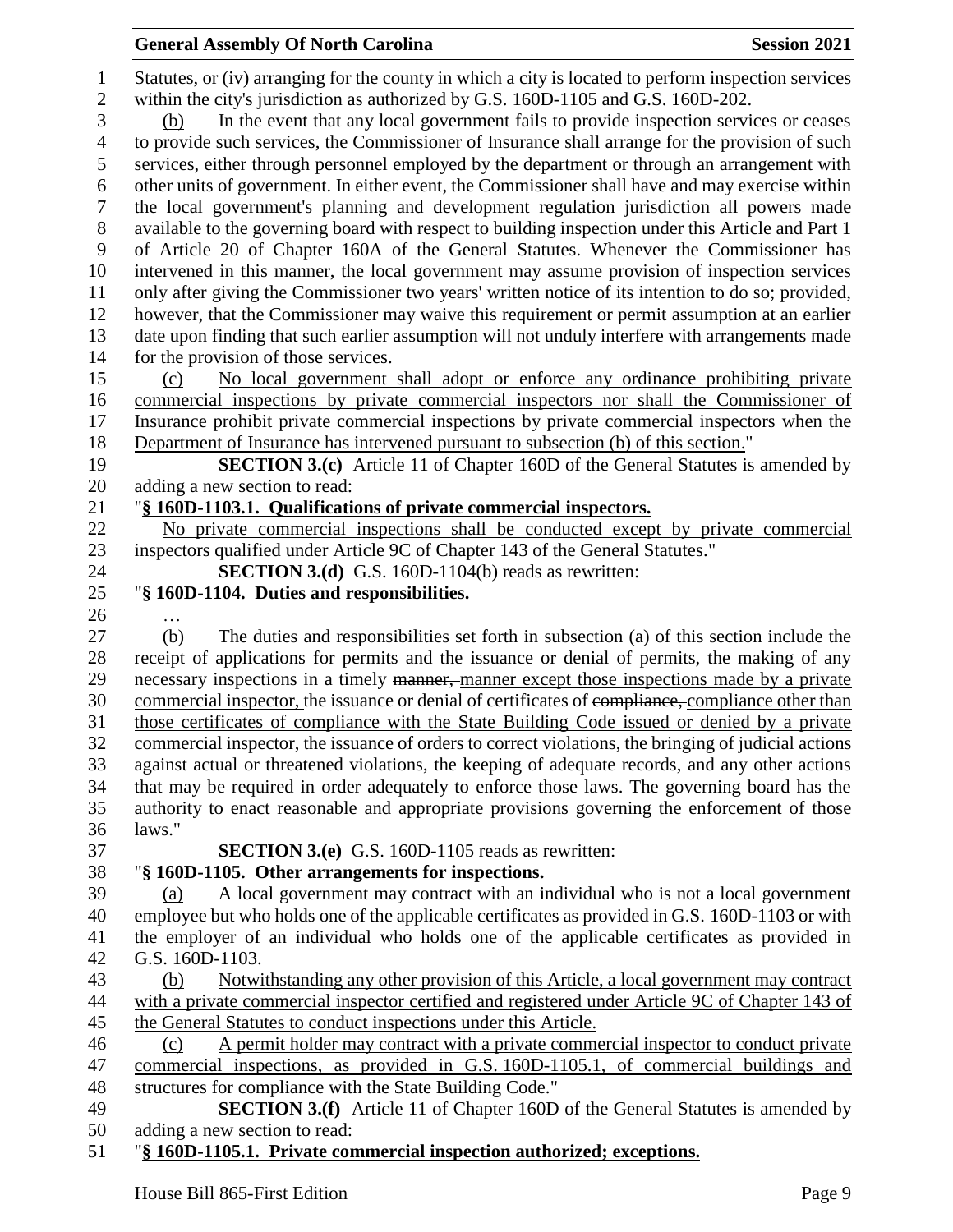|                |                                                                                                |                   |                   | <b>General Assembly Of North Carolina</b>                                                        | <b>Session 2021</b>            |  |
|----------------|------------------------------------------------------------------------------------------------|-------------------|-------------------|--------------------------------------------------------------------------------------------------|--------------------------------|--|
| 1              | (a)                                                                                            |                   |                   | Notwithstanding the requirements of this Article and except as provided in subsection            |                                |  |
| $\sqrt{2}$     | (d) of this section, a local government and the Commissioner of Insurance, when the Department |                   |                   |                                                                                                  |                                |  |
| 3              | of Insurance has intervened pursuant to G.S. 160D-1102(b), shall accept and approve, without   |                   |                   |                                                                                                  |                                |  |
| $\overline{4}$ | further responsibility to inspect, a signed inspection report evidencing the inspection of a   |                   |                   |                                                                                                  |                                |  |
| $\mathfrak{S}$ |                                                                                                |                   |                   | commercial building or structure by a private commercial inspector provided all of the following |                                |  |
| $\sqrt{6}$     | <u>apply:</u>                                                                                  |                   |                   |                                                                                                  |                                |  |
| $\overline{7}$ |                                                                                                | (1)               |                   | The private commercial inspection is limited to inspection for compliance                        |                                |  |
| $\,8\,$        |                                                                                                |                   |                   | with the State Building Code.                                                                    |                                |  |
| 9              |                                                                                                | (2)               |                   | The private commercial inspector submitting the signed inspection report is                      |                                |  |
| 10             |                                                                                                |                   |                   | the same as designated on the permit application or permit amendment under                       |                                |  |
| 11             |                                                                                                |                   |                   | G.S. 160D-1110(c1), and the report contains the registration number assigned                     |                                |  |
| 12             |                                                                                                |                   |                   | that inspector under G.S. 143-151.19A(b).                                                        |                                |  |
| 13             |                                                                                                | (3)               |                   | The private commercial inspector conducting the inspection, or any inspector                     |                                |  |
| 14             |                                                                                                |                   |                   | under contract with the private commercial inspector to conduct private                          |                                |  |
| 15             |                                                                                                |                   |                   | commercial inspections for the project, is qualified under the provisions of                     |                                |  |
| 16             |                                                                                                |                   |                   | Article 9C of Chapter 143 of the General Statutes to conduct that private                        |                                |  |
| 17             |                                                                                                |                   |                   | commercial inspection at the time of the inspection.                                             |                                |  |
| 18             |                                                                                                | $\underline{(4)}$ |                   | The private commercial inspector conducting the inspection, if other than the                    |                                |  |
| 19             |                                                                                                |                   |                   | private commercial inspector submitting the inspection report in subdivision                     |                                |  |
| 20             |                                                                                                |                   |                   | $(a)(1)$ of this section, is employed by or under contract to the private                        |                                |  |
| 21             |                                                                                                |                   |                   | commercial inspector submitting the report.                                                      |                                |  |
| 22             |                                                                                                | (5)               |                   | The private commercial inspector provides the local government or the                            |                                |  |
| 23             |                                                                                                |                   |                   | Commissioner of Insurance, as applicable, with a copy of each signed                             |                                |  |
| 24             |                                                                                                |                   |                   | inspection report. The signed inspection report shall be provided by electronic                  |                                |  |
| 25             |                                                                                                |                   |                   | or physical delivery, and its receipt shall be promptly acknowledged by the                      |                                |  |
| $26\,$         |                                                                                                |                   |                   | local government or the Commissioner of Insurance, as applicable, through                        |                                |  |
| 27             |                                                                                                |                   |                   | reciprocal means.                                                                                |                                |  |
| 28             |                                                                                                | (6)               |                   | Compliance with G.S. 160D-1105.3 through proof of either of the following:                       |                                |  |
| 29             |                                                                                                |                   | <u>a.</u>         | A payment bond executed in favor of the local government.                                        |                                |  |
| 30             |                                                                                                |                   | <u>b.</u>         | Issuance coverage issued by a company approved                                                   | $\mathbf{b} \mathbf{v}$<br>the |  |
| 31             |                                                                                                |                   |                   | Commissioner of Insurance.                                                                       |                                |  |
| 32             |                                                                                                | (7)               |                   | The permit holder and private commercial inspector execute a written contract                    |                                |  |
| 33             |                                                                                                |                   |                   | that shall include, at a minimum, all of the following:                                          |                                |  |
| 34             |                                                                                                |                   | $\underline{a}$ . | requirement that the private commercial inspector will be                                        |                                |  |
| 35             |                                                                                                |                   |                   | responsible for all required inspections on the commercial building or                           |                                |  |
| 36             |                                                                                                |                   |                   | structure for compliance with the State Building Code.                                           |                                |  |
| 37             |                                                                                                |                   | <u>b.</u>         | The specific types of inspections to be conducted by the private                                 |                                |  |
| 38             |                                                                                                |                   |                   | commercial inspector or certified employees of the private commercial                            |                                |  |
| 39             |                                                                                                |                   |                   | inspector.                                                                                       |                                |  |
| 40             |                                                                                                |                   | $\underline{C}$ . | The specific types of inspections, if any, to be conducted by those                              |                                |  |
| 41             |                                                                                                |                   |                   | under contract with the private commercial inspector.                                            |                                |  |
| 42             |                                                                                                |                   | <u>d.</u>         | The reinspection process, including inspector compensation, when an                              |                                |  |
| 43             |                                                                                                |                   |                   | inspection demonstrates noncompliance with the State Building Code.                              |                                |  |
| 44             |                                                                                                |                   | e.                | The process, including private commercial inspector compensation, to                             |                                |  |
| 45             |                                                                                                |                   |                   | additional inspections required due to<br>deliver                                                | unforeseen                     |  |
| 46             |                                                                                                |                   |                   | circumstances, changes to orders, changes to the State Building Code,                            |                                |  |
| 47             |                                                                                                |                   |                   | or any other event or occurrence necessitating additional inspections.                           |                                |  |
| 48             |                                                                                                |                   | f.                | The principal private commercial inspector for the project.                                      |                                |  |
| 49             | (b)                                                                                            |                   |                   | Upon issuing an inspection report receipt as required under subdivision $(a)(5)$ of this         |                                |  |
| 50             |                                                                                                |                   |                   | section, the local government or Commissioner of Insurance, its inspection departments, and its  |                                |  |
| 51             |                                                                                                |                   |                   | inspectors shall be discharged and released from any liabilities, duties, and responsibilities   |                                |  |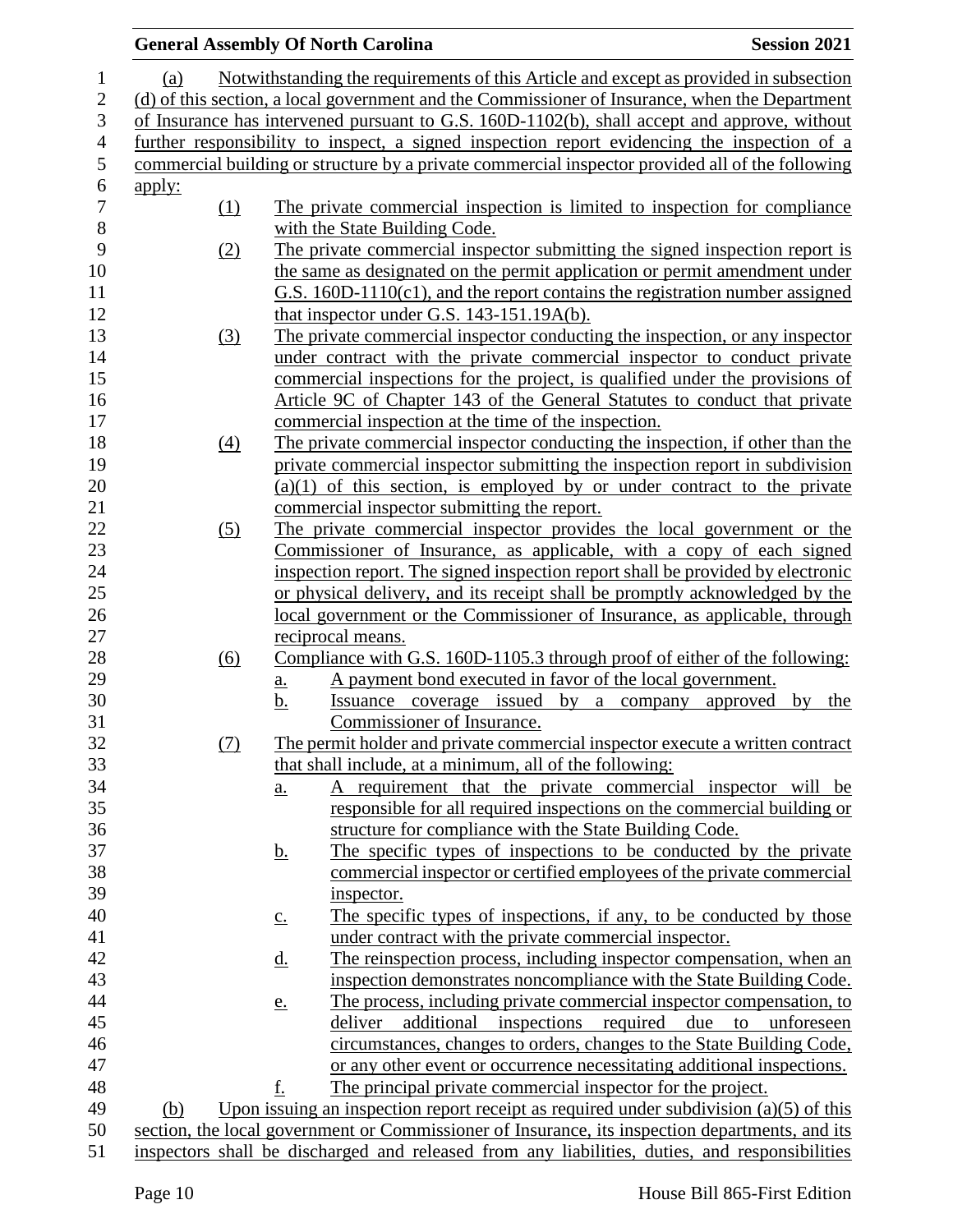|                               | <b>General Assembly Of North Carolina</b>                                                             | <b>Session 2021</b> |
|-------------------------------|-------------------------------------------------------------------------------------------------------|---------------------|
|                               | imposed by this Article with respect to or in common law from any claim arising out of or             |                     |
|                               | attributed to the inspection for which the inspection report was submitted pursuant to this section.  |                     |
| (c)                           | The inspection report required by this section shall be on the form developed by the                  |                     |
|                               | North Carolina Code Officials Qualification Board in the Department of Insurance under                |                     |
| G.S. 160D-1105.5.             |                                                                                                       |                     |
| (d)                           | The provisions of this section shall not apply to final fire inspections under                        |                     |
| G.S. 160D-1105.2."            |                                                                                                       |                     |
|                               | <b>SECTION 3.(g)</b> Article 11 of Chapter 160D of the General Statutes is amended by                 |                     |
| adding a new section to read: |                                                                                                       |                     |
|                               | "§ 160D-1105.2. Final fire inspections.                                                               |                     |
|                               | Notwithstanding any other provision of this Article, private commercial inspectors shall have         |                     |
|                               | no authority to conduct final fire inspections required by the State Building Code. The local         |                     |
|                               | government that issued the building permit shall perform the duty and responsibility of               |                     |
|                               | conducting the final fire inspection."                                                                |                     |
|                               | <b>SECTION 3.(h)</b> Article 11 of Chapter 160D of the General Statutes is amended by                 |                     |
| adding a new section to read: |                                                                                                       |                     |
|                               | "§ 160D-1105.3. Private commercial inspection payment bond; insurance alternative.                    |                     |
| (a)                           | Prior to issuing or amending a building permit in which the applicant indicates an                    |                     |
|                               | intent to use a private commercial inspector, the local government shall require the applicant to     |                     |
|                               | provide a payment bond or proof of insurance coverage in the amount of one hundred twenty-five        |                     |
|                               | percent (125%) of the local government's estimated cost to inspect the entire project itself. The     |                     |
|                               | purpose of the payment bond or insurance coverage is to provide a means of compensating the           |                     |
|                               | local government for the costs of any inspections it must conduct under subsection (b) of this        |                     |
|                               | section. The payment bond or insurance policy shall be executed in favor of the local government      |                     |
|                               | by one or more surety companies legally authorized to do business in the State of North Carolina      |                     |
|                               | and shall become effective upon the issuance of the building permit. A copy of any insurance          |                     |
|                               | policy used to satisfy this section shall be provided to the Commissioner of Insurance.               |                     |
| (b)                           | If for any reason a private commercial inspector ceases inspecting or otherwise                       |                     |
|                               | abandons a project, the local government issuing the permit shall, at the written request of the      |                     |
|                               | permit holder, be responsible for inspecting the project from the point in time of the last private   |                     |
| commercial inspection.        |                                                                                                       |                     |
| (c)                           | Local governments required to begin inspecting commercial projects under                              |                     |
|                               | subsection (b) of this section may claim against the payment bond for the costs of inspecting the     |                     |
|                               | project or may seek payment from the permit holder for whom the local government conducted            |                     |
| the inspections."             |                                                                                                       |                     |
|                               | <b>SECTION 3.(i)</b> Article 11 of Chapter 160D of the General Statutes is amended by                 |                     |
| adding a new section to read: |                                                                                                       |                     |
|                               | "§ 160D-1105.4. Limited immunity of private commercial inspectors.                                    |                     |
|                               | Private commercial inspectors shall be immune from suit and liability for any claim for               |                     |
|                               | damage to or loss of property or personal injury or other civil liability caused by or arising out of |                     |
|                               | any actual or alleged act, error, or omission from a private commercial inspection or issuance of     |                     |
|                               | a certificate of compliance with the State Building Code unless the damage, loss, injury, or other    |                     |
|                               | liability was caused by the intentional or willful and wanton misconduct of the private               |                     |
| commercial inspector."        |                                                                                                       |                     |
|                               | <b>SECTION 3.(j)</b> Article 11 of Chapter 160D of the General Statutes is amended by                 |                     |
| adding a new section to read: |                                                                                                       |                     |
|                               | "§ 160D-1105.5. Uniform forms for private commercial inspection.                                      |                     |
| (a)                           | The North Carolina Code Officials Qualification Board in the Department of                            |                     |
|                               | Insurance shall develop the following uniform forms used for private commercial inspections:          |                     |
| (1)                           | Inspection reports required under G.S. $160D-1105.1(a)$ that are specific to the                      |                     |
|                               | type of inspection being conducted.                                                                   |                     |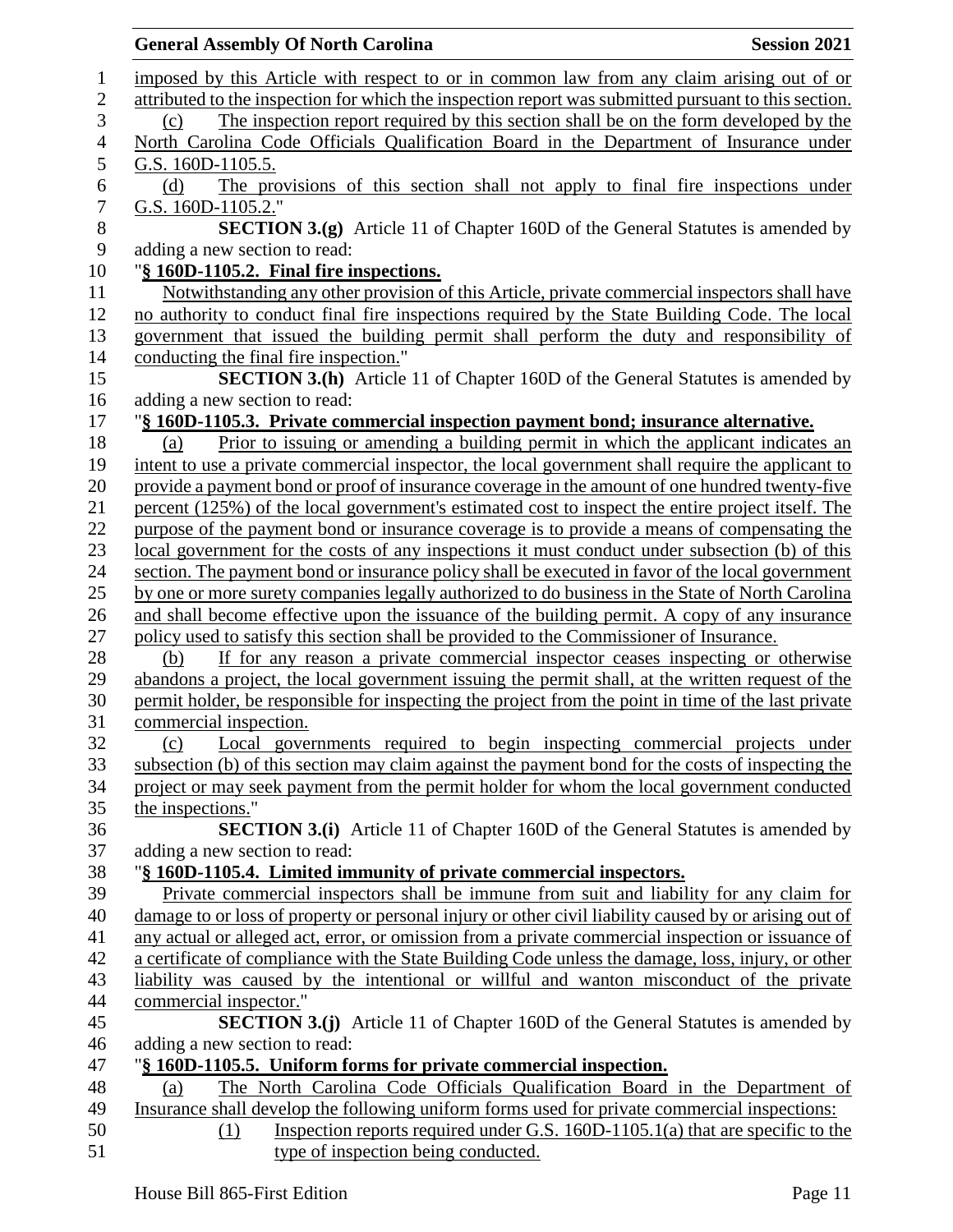|             | <b>General Assembly Of North Carolina</b>                                                          | <b>Session 2021</b> |
|-------------|----------------------------------------------------------------------------------------------------|---------------------|
| (2)         | Notice of intent to use a private commercial inspector that contains the                           |                     |
|             | information required under G.S. $160D-1110(c1)$ .                                                  |                     |
| (3)         | Certificate of compliance with the State                                                           | Building Code under |
|             | G.S. 160D-1116.                                                                                    |                     |
| (b)         | No local government may require information on the forms developed under this                      |                     |
|             | section other than that contained on the form."                                                    |                     |
|             | <b>SECTION 3.(k)</b> G.S. 160D-1109 reads as rewritten:                                            |                     |
|             | "§ 160D-1109. Failure to perform duties.                                                           |                     |
|             |                                                                                                    |                     |
| (c)         | A member of the inspection department shall not be in violation of this section when               |                     |
|             | the local government, its inspection department, or one of the inspectors issues an inspection     |                     |
|             | report receipt for or accepts an inspection report evidencing compliance with the applicable North |                     |
|             | Carolina State Building Code from a private commercial inspector in accordance with this           |                     |
| Article."   |                                                                                                    |                     |
|             | <b>SECTION 3.(I)</b> G.S. 160D-1110 reads as rewritten:                                            |                     |
|             | "§ 160D-1110. Building permits.                                                                    |                     |
| .           |                                                                                                    |                     |
| (c1)        | Applicants for a building permit or permit amendment under this section who opt to                 |                     |
|             | use a private commercial inspector to conduct inspections to determine compliance with the State   |                     |
|             | Building Code shall attach as an addendum to their permit application or amendment a notice of     |                     |
|             | intent to use a private commercial inspector on the project. The notice of intent must contain the |                     |
|             | private commercial inspector's contact information, including name, physical and mailing           |                     |
|             | address, email address, telephone number, and the registration number assigned to that inspector   |                     |
|             | under G.S. 143-151.19A(b). The local government permit fee schedule for projects to be             |                     |
|             | inspected by private commercial inspectors shall be reduced by eighty percent (80%), and the       |                     |
|             | remaining twenty percent (20%) may be retained by the local government as an administrative        |                     |
|             | cost. The notice of intent shall be on the form developed by the North Carolina Code Officials     |                     |
|             | Qualification Board in the Department of Insurance under G.S. 160D-1105.5.                         |                     |
| (c2)        | Except for the final fire inspection as provided in G.S. 160D-1105.2, a local                      |                     |
|             | government issuing a building permit for projects to be inspected by private commercial            |                     |
|             | inspectors shall not conduct inspections on the project for compliance with the State Building     |                     |
|             | Code or otherwise interfere, directly or indirectly, with the private commercial inspection        |                     |
|             | process. The local government issuing the permit shall conduct the inspections on the project      |                     |
|             | necessary to determine compliance with any local law applicable to the construction of             |                     |
|             | commercial buildings or structures.                                                                |                     |
| $\ldots$ "  |                                                                                                    |                     |
|             | <b>SECTION 3.(m)</b> G.S. 160D-1112 reads as rewritten:                                            |                     |
|             | "§ 160D-1112. Changes in work-work or permit.                                                      |                     |
|             | After a building permit has been issued, no changes or deviations from the terms of the            |                     |
|             | application, plans and specifications, or the permit, except where changes or deviations are       |                     |
|             | clearly permissible under the State Building Code, shall be made until specific written approval   |                     |
|             | of proposed changes or deviations has been obtained from the inspection department. A building     |                     |
|             | permit shall be amended to designate the use of or changes in the designated private commercial    |                     |
| inspector." |                                                                                                    |                     |
|             | <b>SECTION 3.(n)</b> G.S. 160D-1116 reads as rewritten:                                            |                     |
|             | "§ 160D-1116. Certificates of compliance; 60-day notice; temporary certificates of                 |                     |
|             | occupancy.                                                                                         |                     |
| (a)         | At the conclusion of all work done under a building permit, the appropriate inspector              |                     |
|             | inspector, including a private commercial inspector, if applicable, shall make a final inspection, |                     |
|             | and, if the completed work complies with all applicable State and local laws and with the terms    |                     |
|             | of the permit, the inspector-shall issue a certificate of compliance. compliance provided that     |                     |